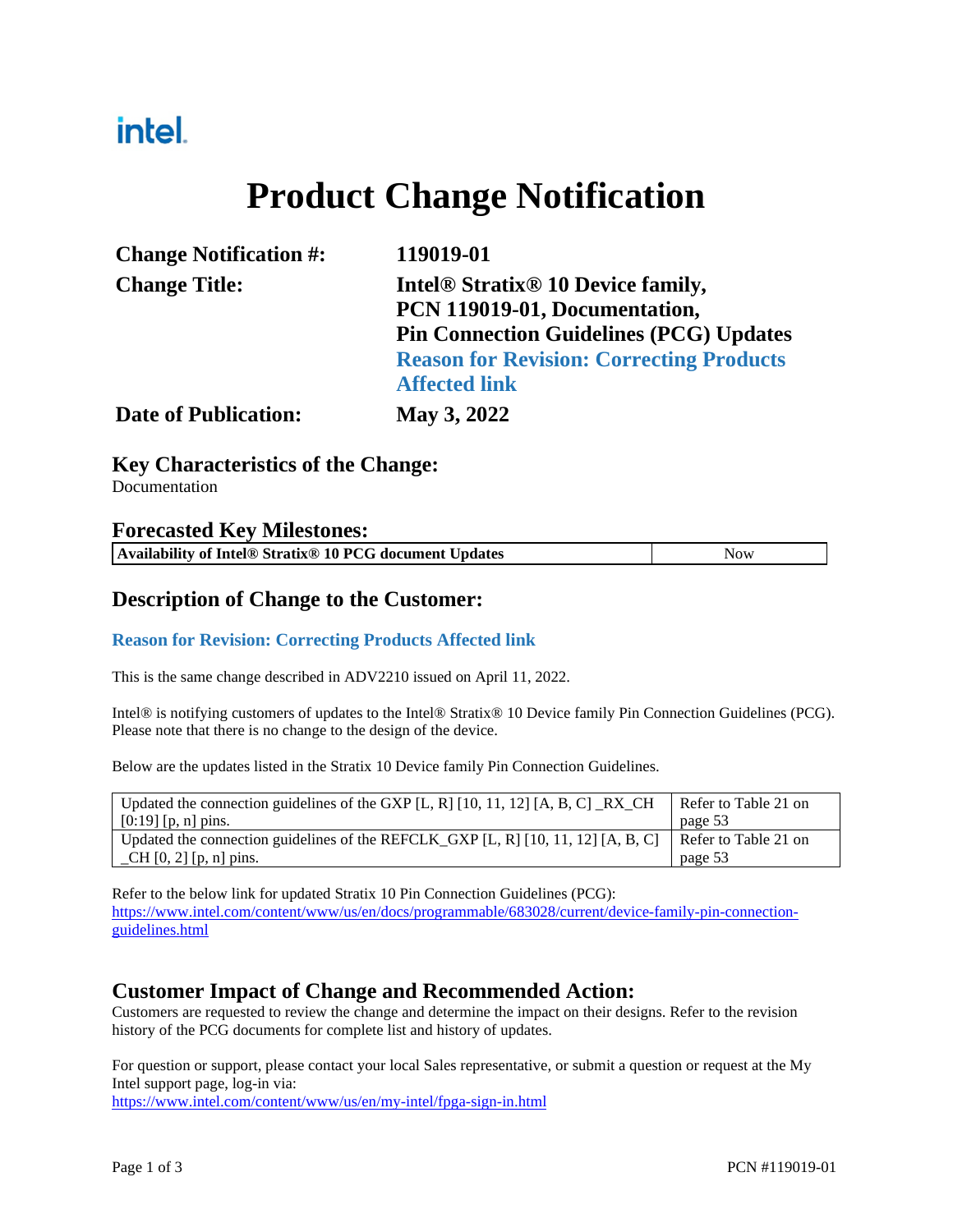## **Products Affected/Intel Ordering Codes:**

The list of affected part numbers (OPNs) can be downloaded in Excel form: <https://www.intel.com/content/dam/www/programmable/us/en/pdfs/literature/pcn/adv2210-opn-list.xlsx>

# **PCN Revision History:**

| <b>Date of Revision:</b> | <b>Revision Number:</b> | <b>Reason:</b>                    |
|--------------------------|-------------------------|-----------------------------------|
| April 12, 2022           | $($ i $()$              | Originally Published PCN          |
| May 03, 2022             |                         | Correcting Products Affected link |